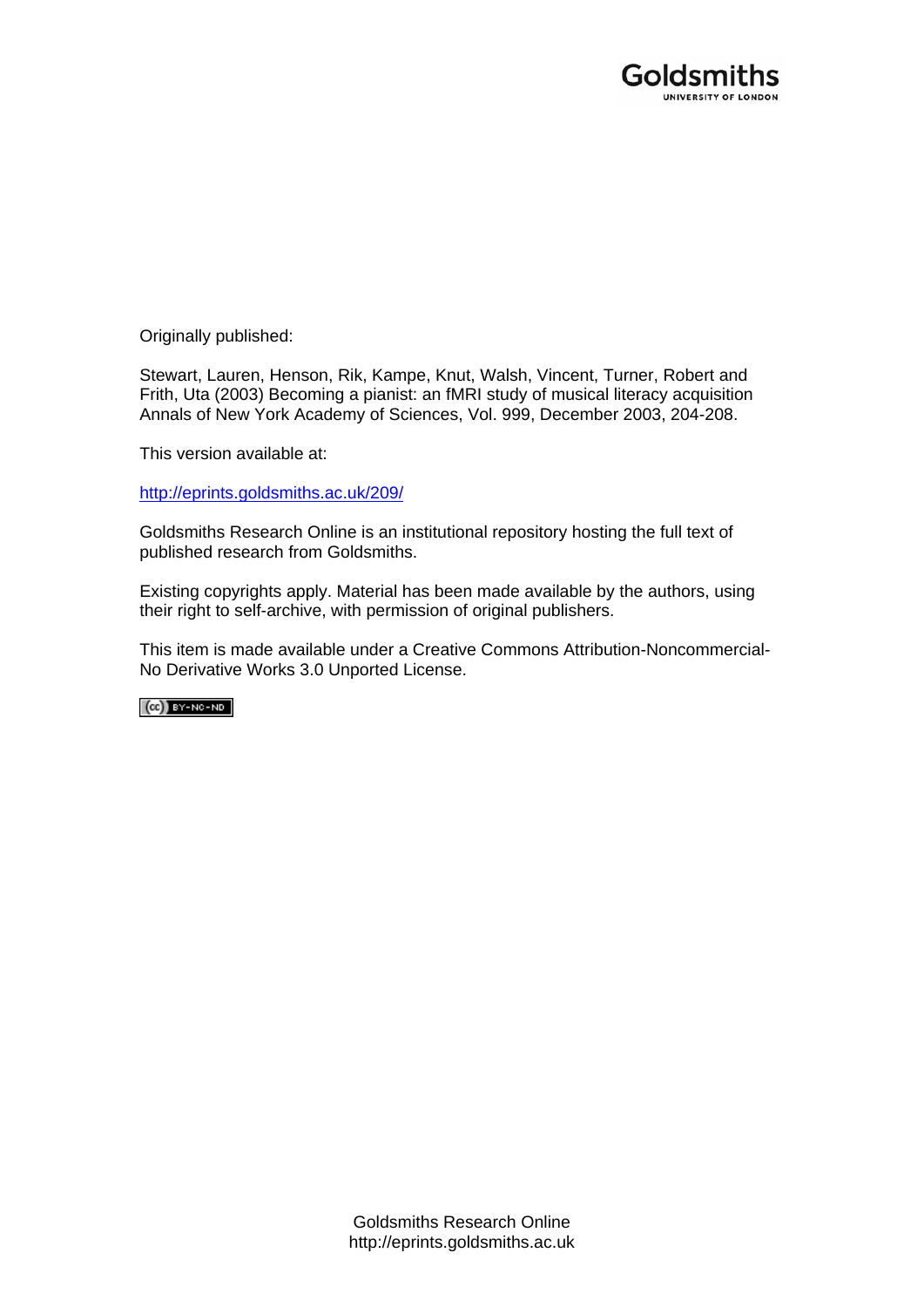# **Becoming a pianist: an fMRI study of musical literacy acquisition**

## Lauren Stewart,<sup>a</sup> Rik Henson,<sup>a,b</sup> Knut Kampe,a Vincent Walsh,<sup>a</sup> **Robert Turner,<sup>b</sup> and Uta Frith, a**

<sup>a</sup>Institute of Cognitive Neuroscience, Alexandra House, London WC1N 3AR, UK <sup>b</sup>Wellcome Department of Imaging Neuroscience, London WC1N 3BG, UK

## **Abstract**

Musically naïve subjects were scanned using functional magnetic resonance imaging (fMRI) before and after they had been taught to read music and play keyboard. When subjects played melodies from musical notation after training, activation was seen in a cluster of voxels within the right superior parietal cortex consistent with the view that music reading involves spatial sensorimotor mapping.

**Keywords:** pianist; fMRI; musical literacy

#### **Introduction**

When a child or adult starts to play the keyboard, a significant part of the initial musical training is devoted to learning to read musical notation. Musical pieces that at first sight, appear meaningless in their written form will eventually be translated into a recognizable melody. Just as written language becomes meaningful and even compelling to read, so does musical notation. A key question is how the artificial process of sight-reading for keyboard performance becomes a natural process. How do brain areas become recruited for such a skill? The advent of functional magnetic resonance imaging (fMRI) has permitted longitudinal studies of the neural correlates of skill acquisition. Music reading is a skill that lends itself to such an approach, because only a small fraction of the population is musically literate and many are motivated to learn. Thus, a unique opportunity exists for investigating the acquisition of an artificial and culturally valued skill. The following represents a brief account of a study that was designed to look at music reading in a learning context.<sup>1</sup>

## **Material and methods**

**Training:** Subjects attended a 90-minute music lesson once a week for 15 weeks. Practical keyboard skills and music theory were taught to Grade 1 (Associated Board, UK) level.

**Tasks used during scanning:** (1) Explicit Music Reading Task (fig. 1). This task required subjects to produce a series of keypresses in response to the appearance of a sequence of five musical notes. Before training, subjects used the superimposed numbers to play the sequences; after training, they relied solely on the musical notation. (2) Implicit Music Reading Task (fig. 2). The task was identical before and after training. Subjects indicated whether the target (a single vertical line that extended above or below the five horizontal lines of the staff) was ascending or descending, using an arbitrary up/down mapping to the index and middle fingers.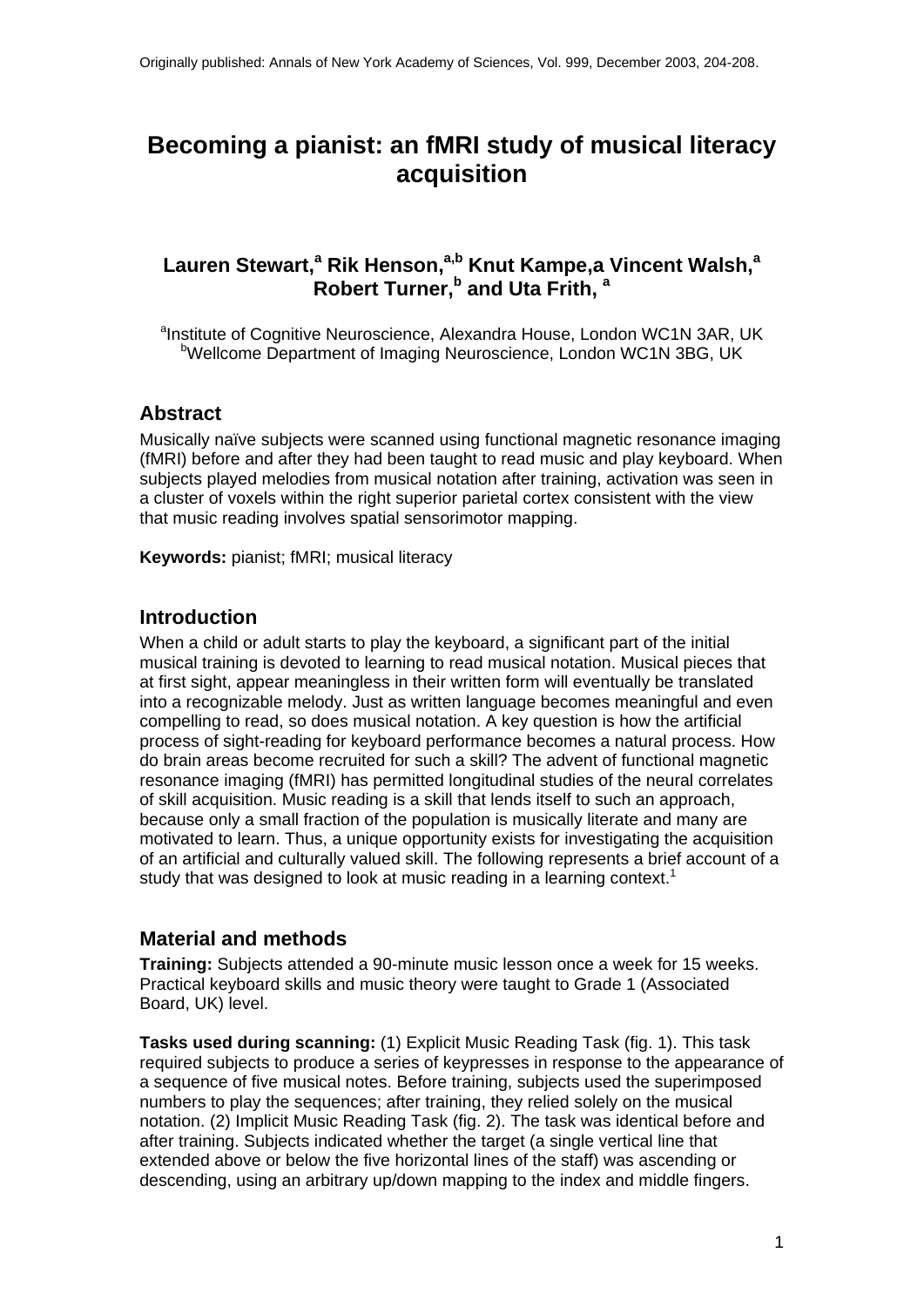**Statistical Analysis.** The explicit and implicit music reading tasks were analyzed separately for the pre-training and post-training sessions using statistical parametric mapping software (SPM99, Wellcome Department of Cognitive Neurology).

**Statistical Parametric Mapping Software.** Random effects analysis was used to isolate training-related activations (greater activation for experimental trials versus control trials, post-learning versus pre-learning).

## **Results**

**Learning to Play a Melody: Explicit Music Reading Task.** A training effect was seen in right superior parietal cortext (fig. 3). Examination of the mean percentage signal change for the maxima of this region revealed a trial effect that, although significant before training, was even greater after training.

**Effect of Exposure to Musical Notation:** Implicit Music Reading Task. A training effect was seen in the left supramarginal gyrus, left inferior frontal sulcus, and right frontal pole (fig. 4). Examination of the mean percentage signal change for the maxima of these regions revealed that all voxels exhibited the same relative pattern: a trial effect that was restricted to the post-training session.

**Activations Common to Both Explicit and Implicit Music Reading.** Inclusive masking revealed common training effects across the explicit and implicit music reading tasks in the bilateral superior parietal cortex, media superior parietal cortex, and left postcentral gyrus.

# **Discussion**

**Learning to Play a Melody: Explicit Music Reading Task.** The dorsal visual processing stream, within which the superior parietal cortex resides, is known to be important for coding of spatial as opposed to featural aspects of visual stimuli (the "what"/"where" distinction).  $2A$  distinction has also been made between the visual perception of objects versus the control of action towards those objects (the "what"/"how" dichotomy).<sup>3</sup> Whether the distinction made is one of "what versus where" or "what versus how," sight-reading for keyboard performance falls within the class of behaviours that the dorsal stream is known to subserve. First, the information relevant for performance is contained in the position of the note on the staff ("where"); second, musical performance relies on the use of this positional information to guide selection of the appropriate keypress ("how"). Note that our finding corresponds well to those of Sergent et al. $<sup>4</sup>$  that relate to a PET study of</sup> sightreading in professional pianists, suggesting that they may be independent of skill level.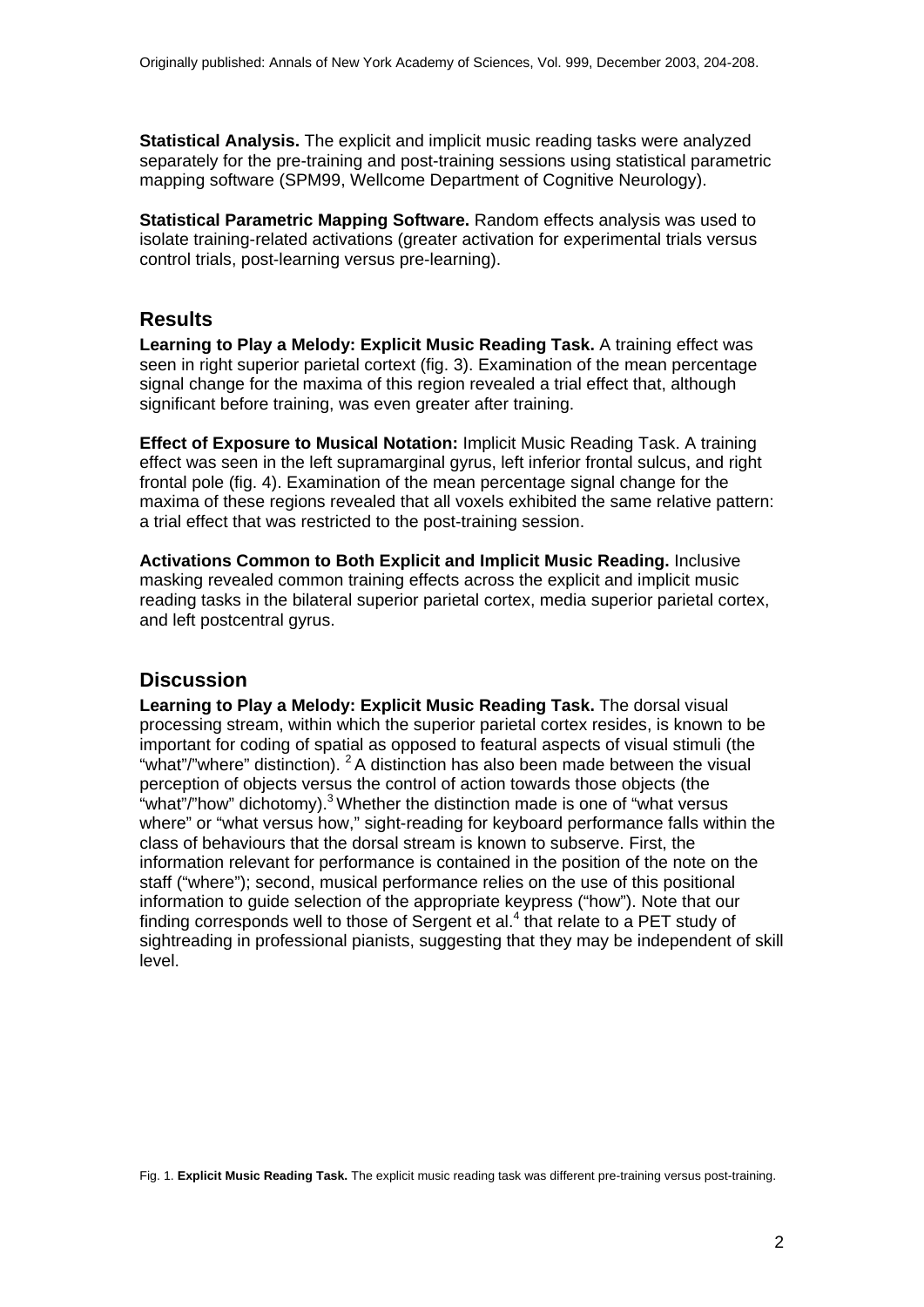

Fig. 1. **Explicit Music Reading Task**. The explicit music reading task was different pre-training versus post-training.



Fig. 2. Implicit Music Reading Task. The implicit music reading task was identical pre- and post-training.

3